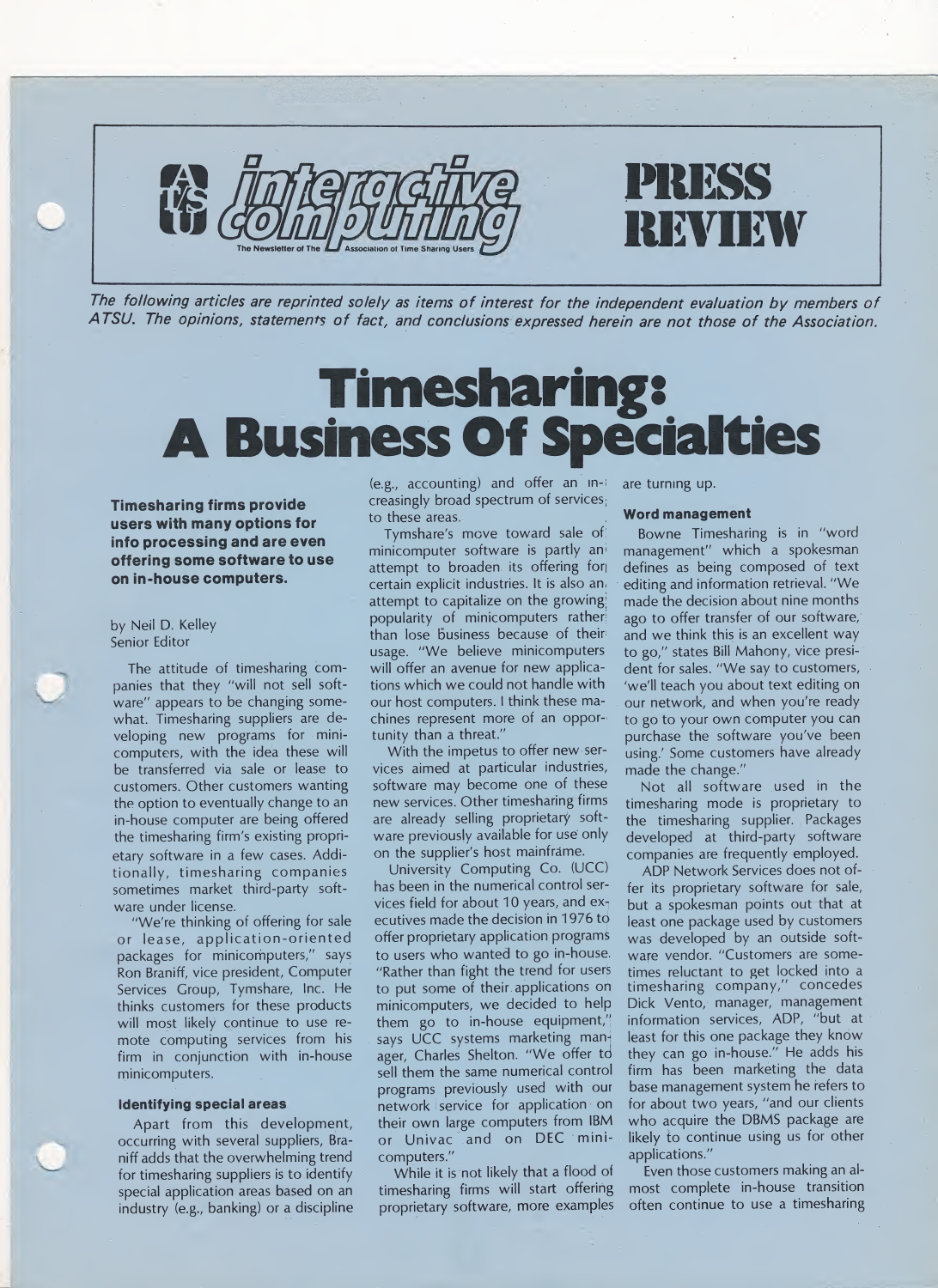company for special purposes, points out Glen Hitchcock, manager, product marketing, United Computing Systems. "Customers will sometimes use us for software development as it is needed while handling production runs on their own computers."

Users may find it helpful to understand supplier thinking with respect to the transfer of software. "There's a question of whether it's profitable for timesharing companies to sell software," says Robert Flynn, product manager, Boeing Computer Services. This consideration could lead suppliers to quote very high prices for the transfer of an application from the timesharing service to an in-house computer.

It's also generally true that suppliers must reach a certain minimum size before they become profitable, and after this point they must concentrate on keeping their computers busy. Suppliers are not anxious to see work move from their machines to inhouse computers. Xerox Computer Services (XCS) was founded in 1970 and only turned profitable this year, according to reports.

Nevertheless: "We would like to be in a position to offer our software for sale," states XCS marketing vice president Haig Bazoin. "With us it would be a question of making our software useful on large-scale computers other than the Sigmas we use."

### Changing to in-house

Despite many difficulties inherent with the move, DP consultant Dick Brandon has some suggestions for users wanting the option to change from a timesharing company to an inhouse computer. "Not all application programs offered by timesharing companies were developed by those suppliers. Some were acquired from software companies and it is not always clear which are available from a third party and which aren't.

"User's thinking of going with a timesharing supplier should try to determine who owns all the software offered before they sign up. They can check lists of available packages and simply ask the timesharing company. If the software is being leased or sold by a third-party software company on the open market, eventual conversion to an in-house computer should be fairly easy.

"For those parts of a timesharing

company's software which are proprietary to the services firm, the user should ask about options to convert to an in-house computer before he signs the contract. The larger users are more likely to carry clout in obtaining this option. Users should also ask the services firm if software can subsequently be acquired at a reduced price when conversion takes place.

"Finally, if the user knows he wants to go in-house eventually, he might think of developing the software himself or contracting for it. He would then use the service firm's computer until the time when it makes sense to move to an internal computer," according to the president of ACT-Brandon Co.

Converting from a remote computing services firm to an internal computer, however, can be extremely difficult, "a formidable although finite problem," according to John Lewis, president of consulting firm Real Decisions Corp. He believes that users wanting to convert should insure that software, which a timesharing company is willing to transfer, can be ap plied with the size and make of computer the user can afford. "It doesn't make sense to acquire an option for software useful only on an IBM 370/ 168, if the user is able to acquire nothing more than an IBM System/ 32."

Lewis also thinks discussions about changing to minicomputers has remained talk, rather than action, for the most part. He points out that users thinking of minicomputers should make sure response time for interactive applications will be as fast as with a timesharing company's computer.

#### Hardware economical

Lewis adds: "The in-house minicomputer for interactive and batch is often hardware economical relative to an outside service firm. Personnel cost, however, is often prohibitive compared to expense for equivalent services from a timesharing vendor. Internal programming and operating expenses can be very high. Companies must also consider whether the employees who will ultimately make use of the minicomputer have the necessary skills for this.

"Whether converting to a large computer or a minicomputer, users have a great number of cost items to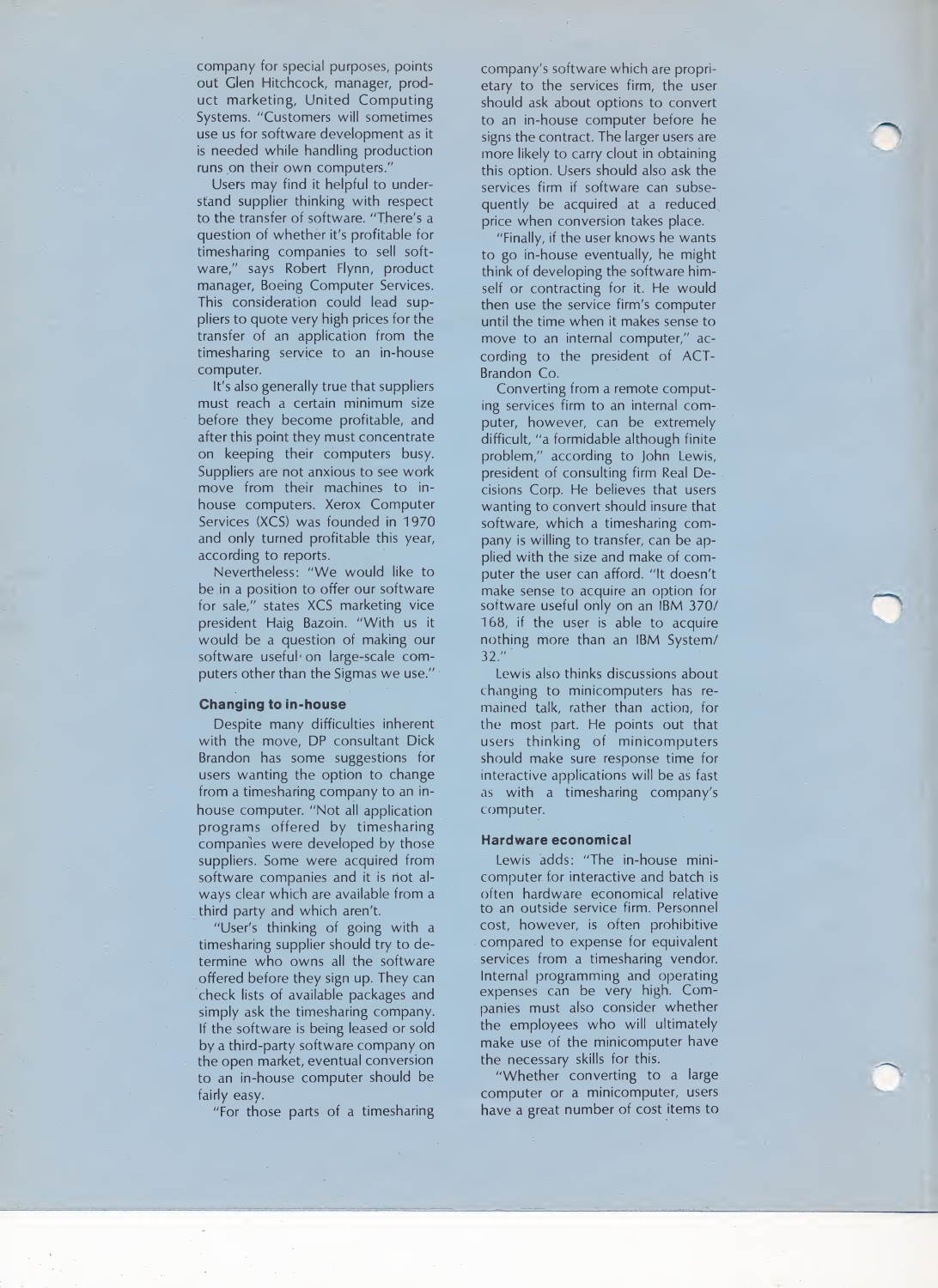consider. Very important is the comparative expense of developing or buying the equivalent of proprietary software. Users must also consider the cost for obtaining the equivalent software updates, network services and technical support which timesharing companies provide."

He emphasizes that network considerations alone merit close examination. "When a lot of remote data stations are involved, users must consider the relative costs for an inhouse system vis a vis a timesharing company. The timesharing company can often provide economy in com munications over and above what the user can achieve for himself."

The Real Decisions Corp.'s president concludes that conversion is likely to be easier when less network processing is involved. He adds that the move to an in-house system is similarly less complex when generalpurpose timesharing is involved or when the service firm's computer was used as a utility. "This doesn't mean necessarily that in-house or contract software development is recommended, although it is usually easier to bring up an internal computer when the user owns the software and has employed the timesharing firm's computer as a utility."

He recommends that users wanting the option of going in-house "inquire not only about software transfer, but also ask if the timesharing firm will offer facilities management for the inhouse computer until the conversion is finished.

While users may want the ability to go in-house as an option, indications are that timesharing usage will actually increase. Various predictions put compound annual growth at 14 to 22 percent for the next five years.

The designation "timesharing," having the connotation of interactive processing only, is often thought to be a less descriptive term than "remote computing services." This de scription implies interactive, batch and remote batch processing carried out via user-located terminals linked to the remote computer of the services firm.

#### The future is bullish

Taking this latter definition, research firm INPUT is very bullish on the future. The Menlo Park, CA, com-

pany estimates growth from about \$1 billion in 1975 to approximately \$3.2 billion in 1981. Data base services, indicating user capability of accessing a service firm's computer-based information files, has become an in creasingly important activity. With data base services added to remote computing services, INPUT estimates industry growth from \$1.1 billion to \$3.8 billion over the same period.

Users contemplating first-time or additional applications with timesharing companies will have a wide choice of suppliers from among the 100 or so companies in the field.

Some members in the Association of Time-Sharing Users (ATSU) advise that customers pick several potential suppliers, run benchmark tests to check actual results obtained with different firms, and be willing to negotiate since final prices for contracts are sometimes less than "list." Made up of 1,200 individuals who either use timesharing or work for supplier companies, ATSU provides several directories. The trade group headquartered in' Boulder, CO, lists supplier profiles, specialties and methodology used to provide security for client data. Another list is headed by the names of major cities, under which follow the names of suppliers offering toll-free telephone lines from these points as part of the overall service charge.

The Association of Data Processing Service Organizations (ADAPSO) is composed of 315 corporate members in the service bureau, timesharing, software and consulting fields. ADAP-SO, based in Montvale, NJ, has a listing of timesharing suppliers based on applictions specialties.

It is clear that "specialties" are in creasing for suppliers in the field traditionally known as "timesharing." Timesharing companies are con stantly offering more consulting aids, more technical support and more software to particular industries and disciplines.  $\square$ 

Reprinted with permission of INFOSYSTEMS, October 1977, Copyright 1977, Hitchcock Publishing Company.